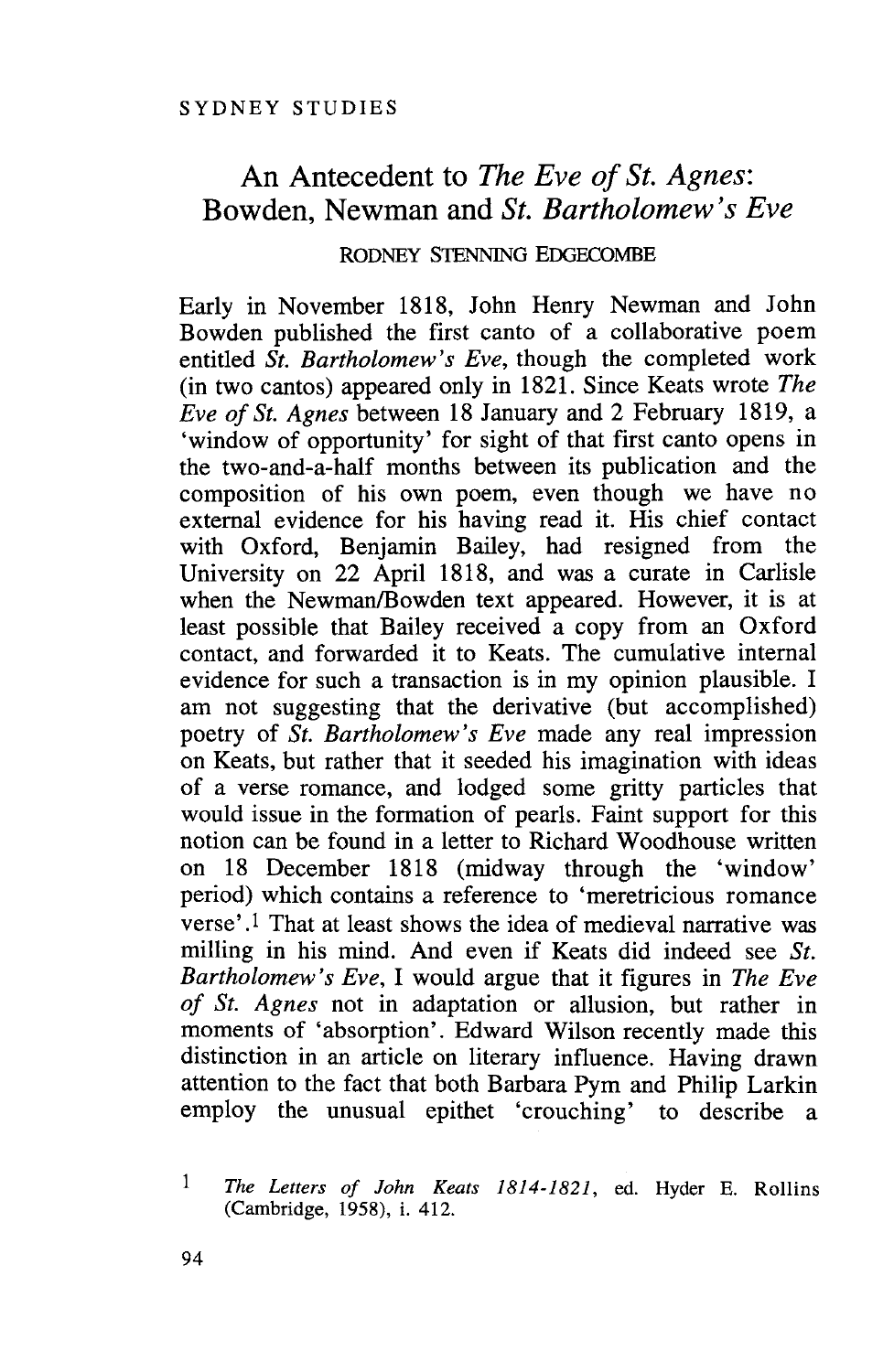telephone, he makes it clear that the debt of the poet to the novelist was probably subliminal:

> However, there is no conscious recollection in the poem (or, as we have seen in the Pym-Larkin correspondence) of the source of the image, such as is found, say in Larkin's 'Sad Steps' where the title recalls with deliberate irony 'With how sad steps, 0 Moone, thou climb'st the skies' (the opening line of sonnet 31 in Sir Philip Sidney's *Astrophi!* and *Stella).* The image of the crouching telephone has been not so much remembered as absorbed.2

I shall accordingly focus this article on a comparable set of 'absorptions' (verbal or thematic echoes distinctive enough to suggest indebtedness, but falling short of deliberate invocations or incorporations). There are several moments in *St. Bartholomew's Eve* which, because they can be set against modified analogues in *The Eve of St. Agnes,* point to the likelihood  $-$  if not to the certainty  $-$  that Keats might have read its first canto.

Let us begin with the saints' feasts common to the titles of the two poems. They attest the power of Regency medievalism, reviving the image of a Church so powerful as to orient all human experience to its calendar. Newman and Bowden, even though they were writing about a famous historical event  $-$  the Massacre of the Huguenots on 24 August  $1572$  — chose the picturesque way of alluding to it, and even recalled the ecclesiastical anticipation of a major feast on its 'eve'. Keats followed the same 'dating' procedure in *The Eve of St. Agnes* and *The Eve of St. Mark.* (It is worth remarking that the habit of ecclesiastic al dating later became a sort of badge mannerism among the Tractarians and their successors.)

Then there are the proems of each romance in turn. Bowden, who wrote the introductory part of *St. Bartholomew's Eve,* follows the standard Augustan montage with starts with a dawn, describes its effect on land- or city-

<sup>2</sup> Edward Wilson, 'Philip Larkin's "Aubade" and Barbara Pym's *A Glass of Blessings', Notes* & *Queries,* 40 (1993), 505-06.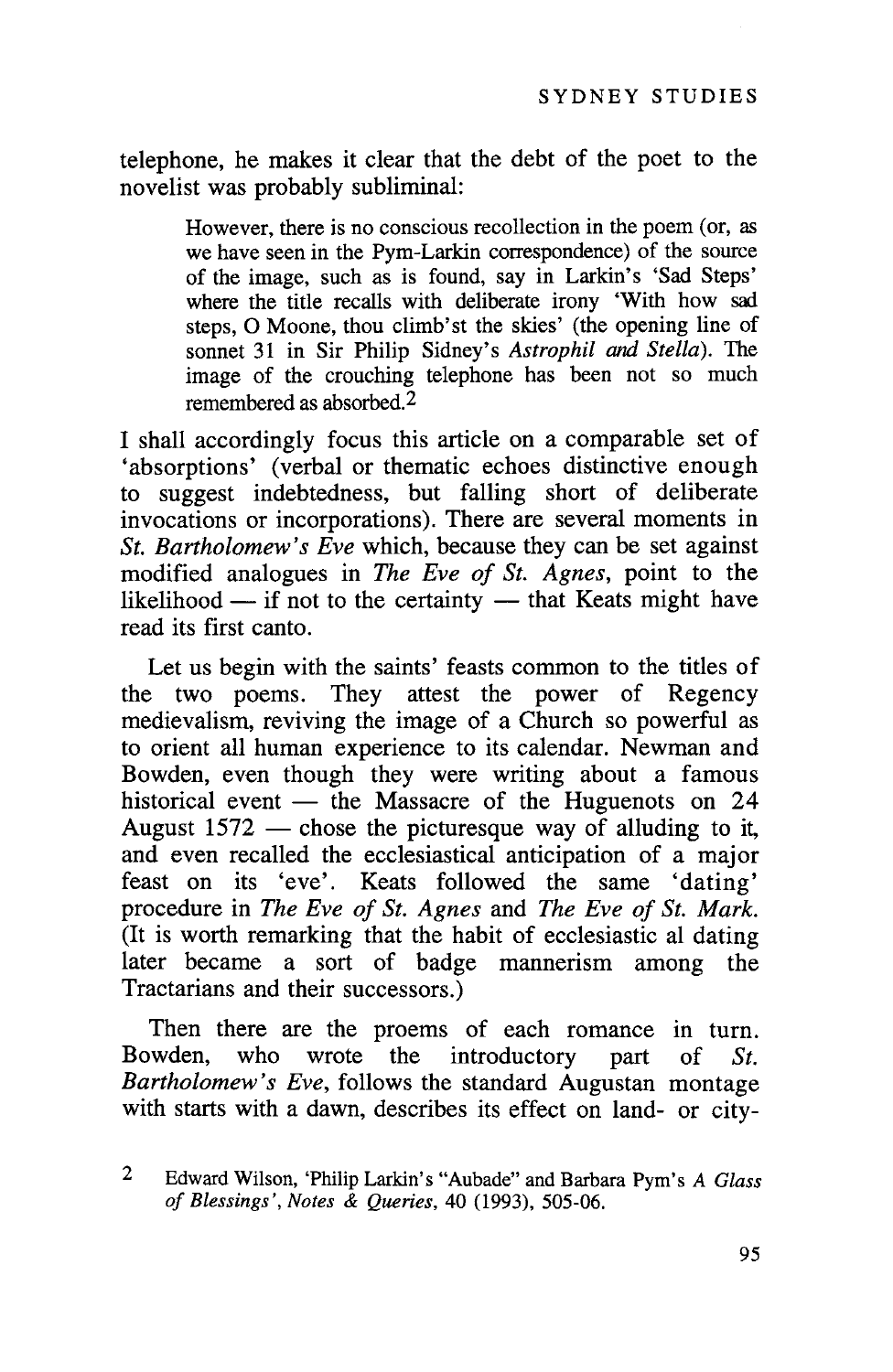scape and then cuts to an interior setting. A telescopic version of this sequence also shapes Stanza 1 in *The Eve of St. Agnes,* except that night is substituted for day. Much more significant, however, is the priestly foil that both authors supply for the love stories that are about to unfold. Here is Bowden's account of Catholic ceremony:

 $-$  Hark! the slow summons from its echoing tower With sullen peal proclaims the matin hour; Now through each massive aisle and long arcade The dark-stol'd fathers move in dull parade; Count the slow bead; or kiss the sacred wood, Piously false, or credulously good. Its sacred notes the full ton'd organ pours, Till the rapt soul on bolder pinions soars;  $-$ Soft strains ascending from the swelling choir Float on the gale, and breathe seraphic fire; While clouds of incense curling toward the sky Roll over head, a fragrant canopy. 3

And here is Keats's description of the Beadsman at the start of *his* poem:

Numb were the Beadsman's fingers, while he told His rosary, and while his frosted breath, Like pious incense from a censer old, Seemed taking flight for heaven, without a death, Past the sweet Virgin's picture, while his prayer he saith.

His prayer he saith, this patient, holy man; Then takes his lamp, and riseth from his knees, And back returneth, meagre, barefoot, wan, Along the chapel aisle by slow degrees. The sculptured dead, on each side, seem to freeze, Imprisoned in Black, purgatorial rails.

 $(11.5-15)^4$ 

- 3 John Henry Newman, *Poems* (London, John Lane, n.d.)
- 4 All quotations from Keats are from *The Poems,* ed. Miriam Allott (London, Longman, 1970, repr. 1975).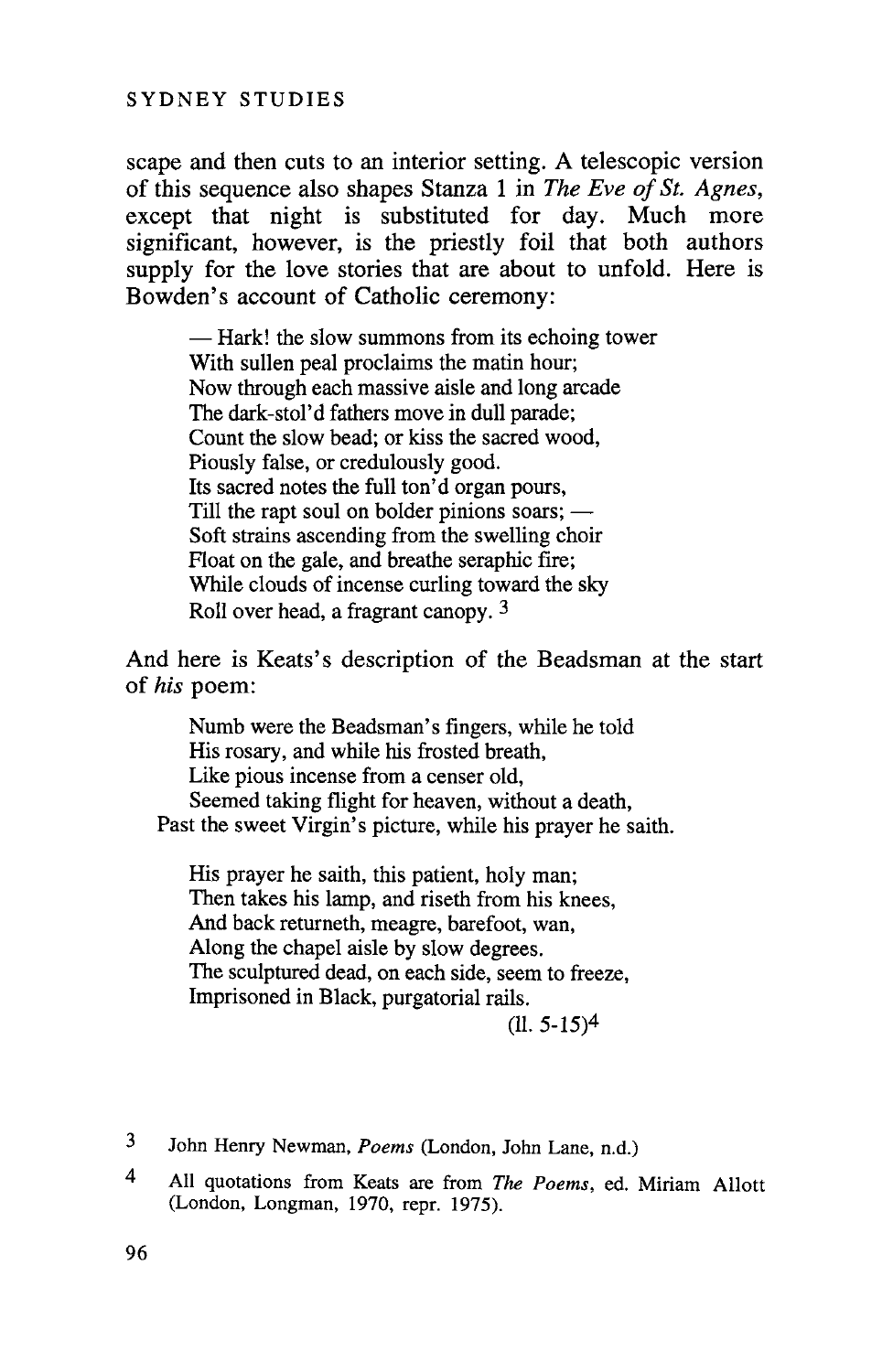Even allowing for the fact that both Bowden and Keats would have been familiar with the contrast between calm outer ceremony and inner turmoil in Pope's *Eloisa to Abelard,* one can see that certain 'allotropic' elements unite the passages. Both present religious exercise as something slow and laborious ('dull parade'; 'Count the slow bead'; 'by slow degrees'); both foreground the Virginal devotion of the rosary, and both introduce incense as the outward and visible sign of sanctified thoughts. Both, moreover, use the image of constrained self-denial to offset the impetuous tempo of the love stories that follow, and both use the heavenly (rather than earthly priorities) of celibate votaries as foil for passionate attachment. It is possible that Keats's image of effigies more detached from human passion than even the Beadsman himself, might have been hinted by the fact that Florence in *St. Bartholomew's Eve* is described as being 'Still as some form of monumental stone', a line that also recalls a Porphyro 'pale as smooth-sculptured stone' (1. 297). But be that as it may, a far more striking parallel can be drawn between the disengagement of the two heroines from the action taking place around them. Here is Bowden's Florence:

Now all is hush'd  $-$  no more the organ's sound Thro' the arch'd nave re-echoing rolls around. The crowds disperse — but still that fair one knelt, As tho' she still on things celestial dwelt. Alike unheeded by her vacant eye The incense fail'd; the pageant flitted by; Still as some form of monumental stone, She saw not, mark'd not, there she knelt alone. Then as one awaken'd from a wildering dream She seem'd to muse o'er some uncertain theme, Gazed for a moment round, while short surprise With beauteous wildness lit her azure eyes.

And here, for comparison, is Madeline:

At length burst in the argent revelry, With plume, tiara, and all rich array, Numerous as shadows haunting fairily The brain, new stuffed in youth, with triumphs gay, Of old romance. These let us wish away,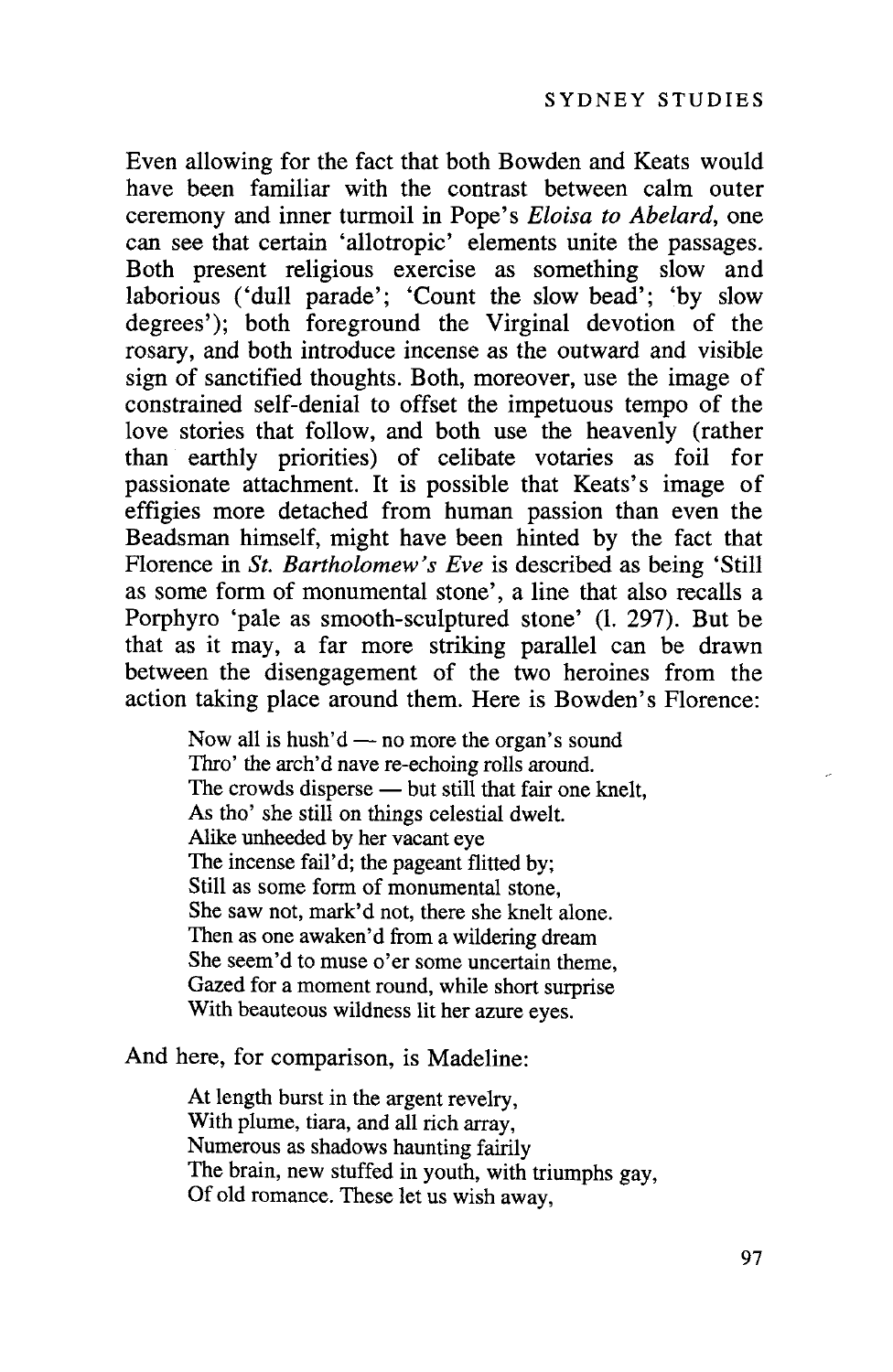## SYDNEY STUDIES

And tum, sole-thoughted, to one Lady there, Whose heart had brooded, all that wintry day, On love, and winged St. Agnes' saintly care, As she had heard old dames full many times declare ...

Full of this whim was thoughtful Madeline. The music, yearning like a God in pain, She scarcely heard; her maiden eyes divine, Fixed on the floor, saw many a sweeping train Pass by - she heeded not at all; in vain Came many a tiptoe, amorous cavalier, And back retired  $-$  not cooled by high disdain, But she saw not; her heart was otherwhere. She sighed for Agnes' dreams, the sweetest of the year.

She danced along with vague, regardless eyes, Anxious her lips, her breathing quick and short. The hallowed hour was near at hand. She sighs Amid the timbrels and the thronged resort Of whisperers in anger, or in sport.

(11. 37-45, 55-67)

Common to both passages is the sense of the outer world as faint epistemological datum, something entirely marginal to the intense inner life of the heroine. Thus in Bowden 'the pageant flitted by' and in Keats the revelry is 'numerous as shadows haunting fairily'. Both Florence and Madeline shift in and out of reality with the same timorous sense of its alien claims. Florence 'Gaz'd for a moment round, while short surprise/With beauteous wildness lit her azure eyes', and is later credited with a 'fluttering breast', while Madeline reveals much the same discomposure when she enters her chamber:

She comes, she comes again, like ring-dove frayed and fled.

Out went the taper as she hurried in; Its little smoke, in pallid moonshine, died. She closed the door, she panted, all akin To spirits of the air, and visions wide  $-$ No uttered syllable, or woe betide! But to her heart, her heart was voluble,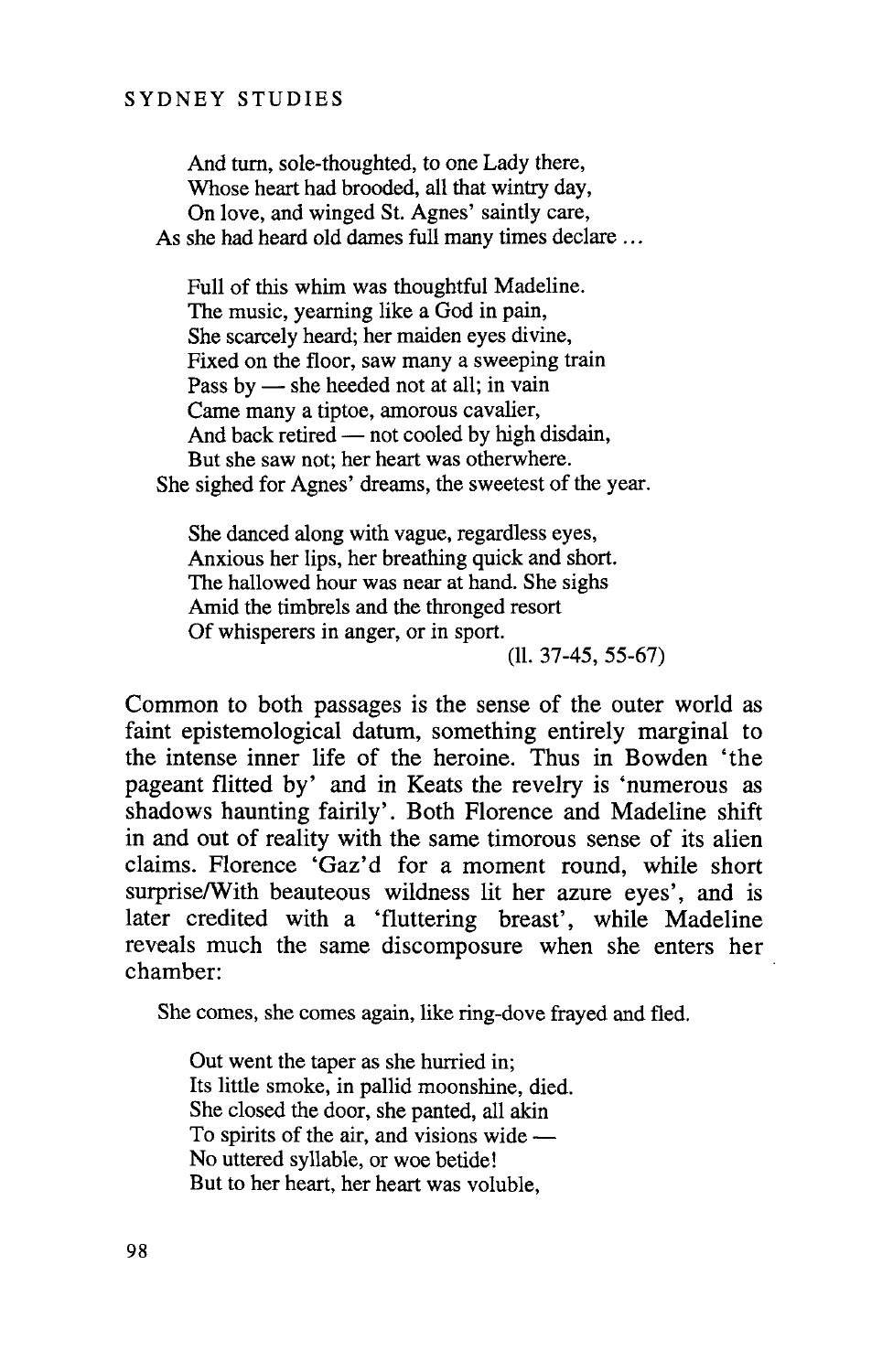Paining with eloquence her balmy side. (11. 198-205)

Porphyro's love for Madeline supplants conventional religious adoration, as when he offers himself as a hermit dedicated to her worship: 'Thou art my heaven and I thine eremite'. Of course this is a standard trope of Courtly Love for which Keats need not have consulted Bowden, but is worth remarking that Florence too is the object of displaced religious feeling:

Fair Florence knelt; Oh! little might he guess Who view'd that sylph-like form of loveliness, Who mark'd that blue eye fix'd as tho' in prayer, That thought of earth had dimm'd the lustre there! For such she was, as fancy loves to paint Some cloister'd vot'ress, or sequester'd saint, Gazing on night's pale queen, with raptur'd eye. And thoughts that mount toward their native sky.

There, too, is the association of virginity and moonlight that forms a leitmotiv in *The Eve of St. Agnes.*

Later in *St. Bartholomew's Eve,* Bowden provides the following description of a chapel:

'Twixt tapering mullions there the noon-tide ray Thro' darken'd panes diffus'd a softer day; From time-worn walls each pillar seem'd to start, In rich luxuriance of Gothic art; While crumbling shafts with flowery chaplets crown'd In mournful grandeur strew'd the hallow'd ground.

This can be set alongside a comparable moment in *The Eve of St. Agnes:*

A casement high and triple-arched there was, All garlanded with carven imageries Of fruits, and flowers, and bunches of knot grass. (11. 208-210)

In her annotation to this stanza, Miriam Allott (p. 466) has cited a passage from Scott's *Lay of the Last Minstrel*: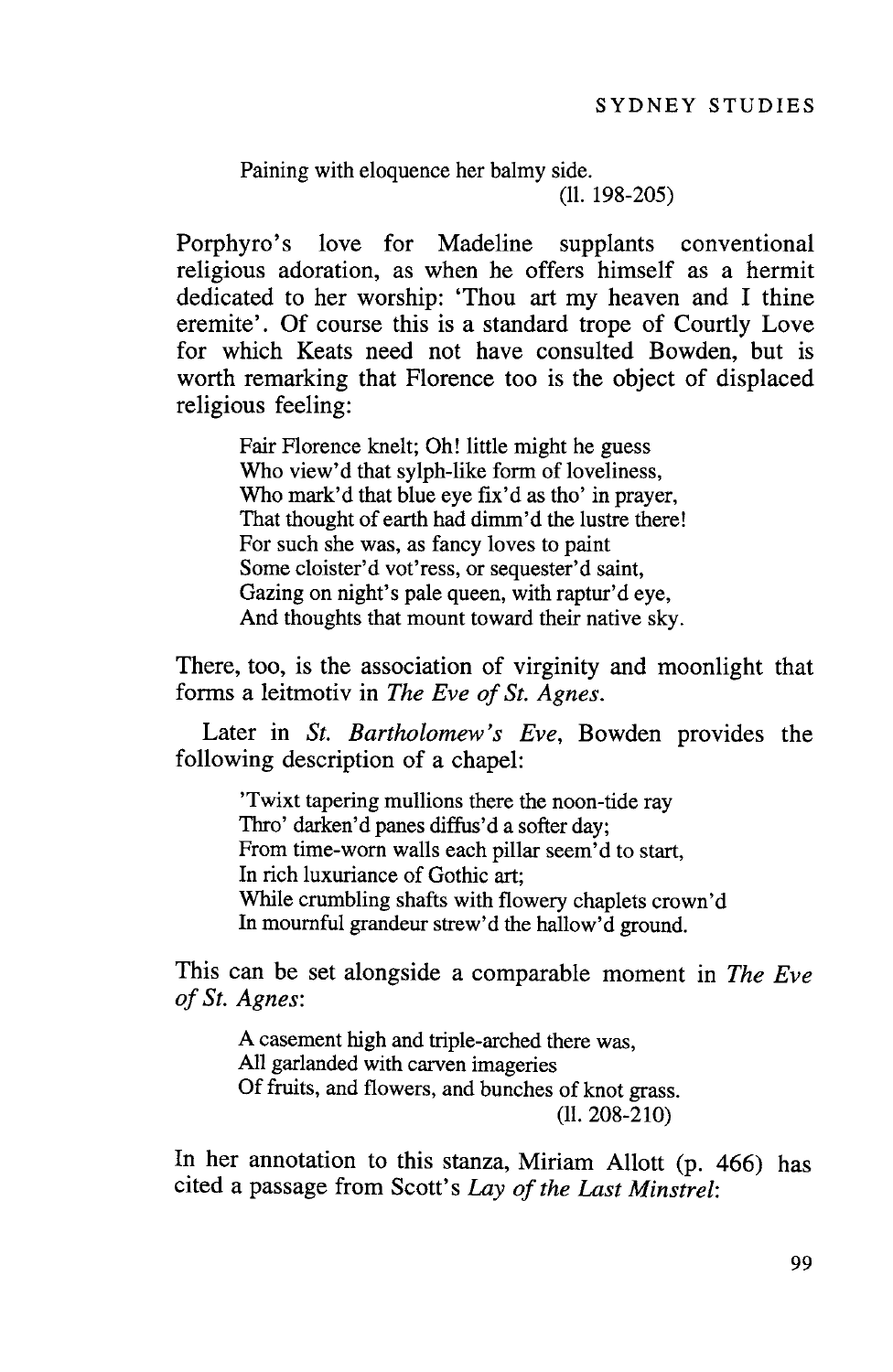Through slender shafts of shapely stone By foliaged tracery combined; Thou would'st have thought some fairy's hand 'Twixt poplars straight the ozier wand, In a many a freakish knot had twined.

There is a marked difference, however, between Scott's and Keats's architectural imaginations. Scott is accurate, for he is describing the pattern of a tracery design and *comparing* it to foliate forms; Keats on the other hand has introduced actual garlands of fruits and flowers. Since the encarpus or carved swag is a feature of Renaissance not of Gothic architecture, one could plausibly suggest a connection with Bowden at this point, though *he* restricts the 'flowery chaplets' to the *capitals* of his columns. Since this was a feature of the Decorated style (exemplified, for example, in the Chapter House at Southwell) he manages to preserve an historical decorum which Keats's luxuriating imagination chooses splendidly to ignore.

Finally, we can trace points of contact between Bowden's treatment of Bertrand, and Keats's of Porphyro:

With looks of wonder, not unmix'd with awe. The silent band his steps departing saw. Now they behold them thro' the portal's gloom, His visage shaded by the sable plume; Now thro' the fretted cloisters, deep and dread, The vaulted roof returns his heavy tread. Faint and more faint the lessening echoes thrill, Then, lost in distance, cease  $-$  and all is still.

Keats also chooses to present Porphyro's progress by a combination plume and doorway 'He followed through a lowly arched way/Brushing the cobwebs with his lofty plume' (11. 109-10), and, towards the end of the narrative, likewise follows Bowden in fading out sound effects into a dramatic silence:

The chains lie silent on the footworn stones; The key turns, and the door upon its hinges groans.

And they are gone  $-$  ... (11. 368-70)